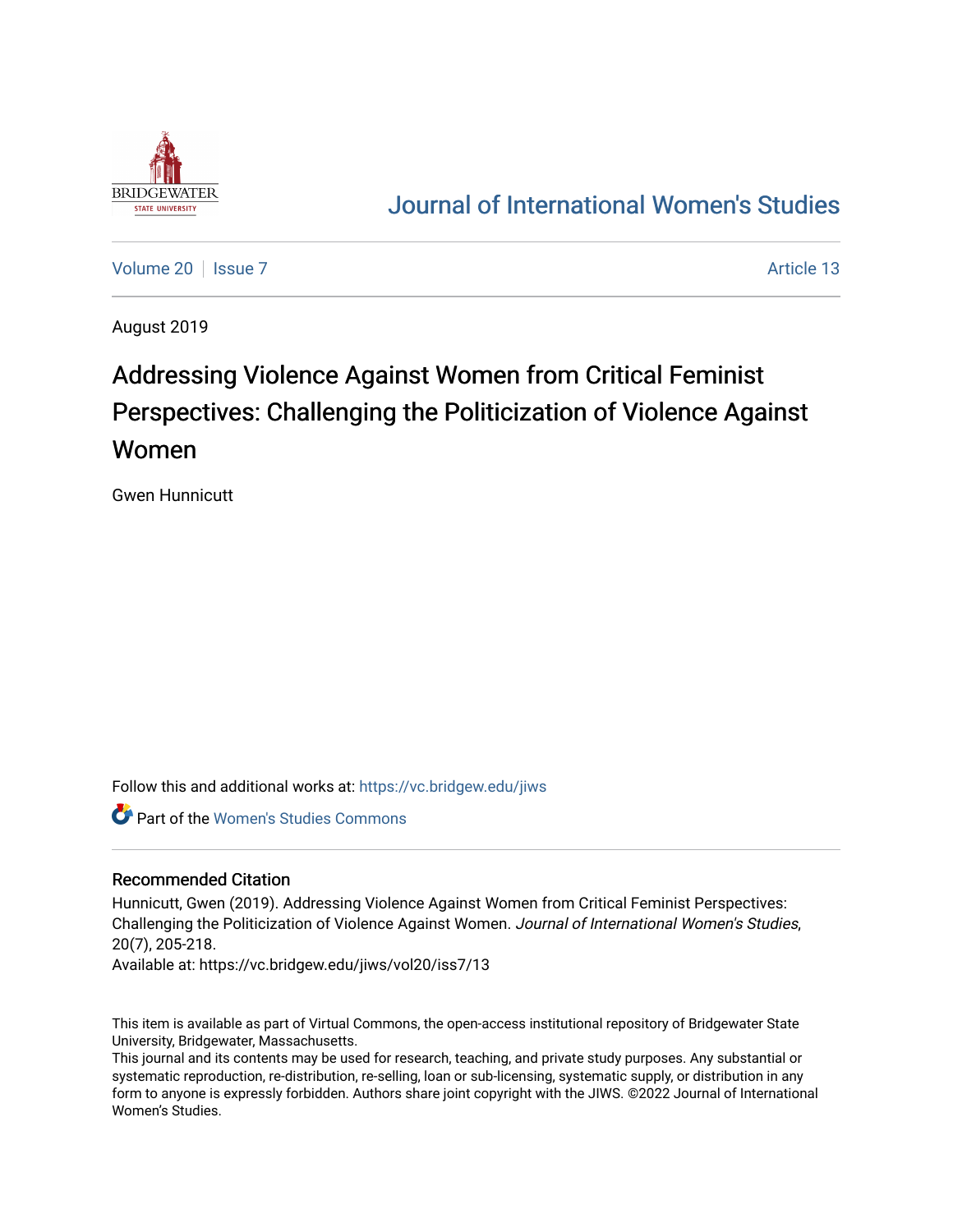#### Hunnicutt: Challenging the Politicization of Violence Against Women

This journal and its contents may be used for research, teaching and private study purposes. Any substantial or systematic reproduction, re-distribution, re-selling, loan or sub-licensing, systematic supply or distribution in any form to anyone is expressly forbidden. ©2019 Journal of International Women's Studies.

# **Addressing Violence Against Women from Critical Feminist Perspectives: Challenging the Politicization of Violence Against Women**

By Gwen Hunnicutt<sup>1</sup>

#### **Abstract**

A major accomplishment of women's rights scholars and activists has been to make violence against women (VAW) visible. After decades of struggle, in a dramatic turn, VAW has become a highly politicized topic since the mid 1990's, and even more so after 9/11. An unfortunate side-effect of the increased recognition of harm done to women is that the issue of VAW is sometimes co-opted by the state and used in service of their political projects. In this paper I present the political co-optation of VAW as one of the pressing challenges facing scholars who conduct research on the problem of VAW. The issues detailed here have been debated in the transnational feminist theory literature and the feminist international relations (IR) literature for the last two decades. Yet, the issues detailed in this paper rarely appear in mainstream VAW research. This paper is an effort to encourage cross-fertilization between these fields and to outline key issues of engagement regarding the issue of the politicization of VAW. After detailing the problem of political co-optation, I then go on to offer ideas about how to proceed as scholars and activists in a political climate where the issue of VAW is routinely misused as a tool by the state to serve political ends.

*Keywords:* Violence against women, State co-optation, Representations, Critical feminism

#### **Introduction**

 $\overline{a}$ 

A major accomplishment of women's rights scholars and activists has been to make violence against women visible (McMillan, 2007). After decades of struggle, in a dramatic turn, violence against women (hereafter VAW) has become a highly politicized topic since the mid 1990's, and even more so after 9/11 (Mason, 2017). An unfortunate side-effect of the increased recognition of harm done to women is that the issue of VAW is sometimes co-opted by the state and used in service of their political projects (Bumiller, 2013;Corrigan, 2013; Doezema, 2010; Gruber, 2009; Gullace, 1997; Hirschkind & Mahmood, 2002; Hua & Nigorizawa, 2010; Hudson & Leidl, 2015; Kumar, 2004; Mason, 2017; Nayak & Suchland; Russo, 2006; Shepard, 2008; Stringer, 2014; Tickner & Sjoberg, 2011; Thornsby & Alexander, 2008; Tripp, Marx-Ferree and Ewi, 2013). The term "state" is employed here to include leaders, powerful institutions and agenda setters that make up an elite governing body. This includes American foreign policy, political campaigns and the criminal justice apparatus.

<sup>1</sup>Gwen Hunnicutt is an Associate Professor of Sociology and Cross-Appointed Faculty in Women's and Gender Studies at the University of North Carolina Greensboro. Gwen received her PhD in Sociology in 2003 from the University of New Mexico. Professor Hunnicutt studies various dimensions of gender violence, and is currently preparing a manuscript that explores the intersection of ecology, feminism and gender violence. Professor Hunnicutt teaches a variety of classes dealing with gender and violence, including The Sociology of Gender and Gender, Crime and Deviance.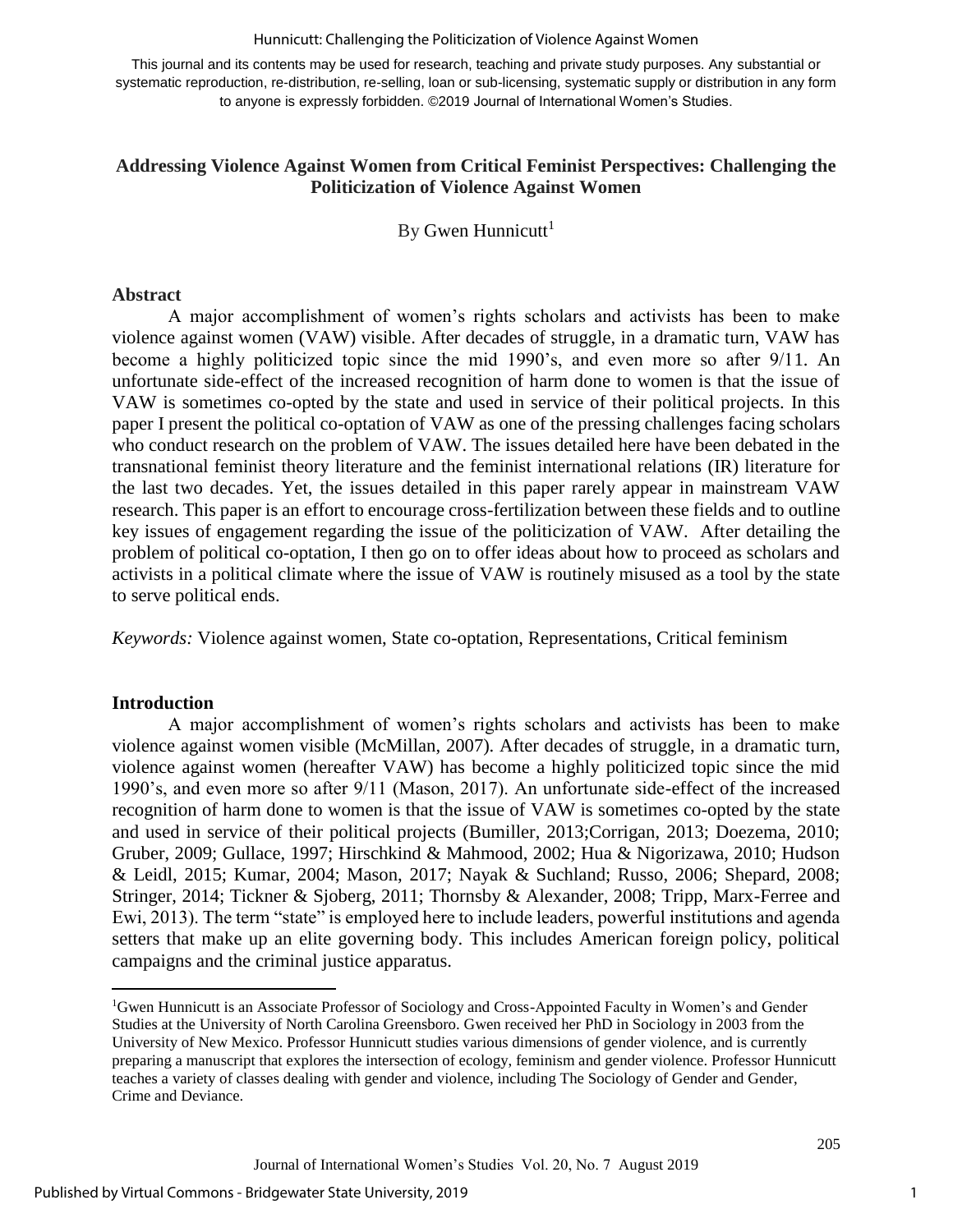The politics surrounding VAW are often hidden, obfuscated, or even unconscious (Corrigan, 2013). While every policy, program, study and initiative may ostensibly be about preventing violence and promoting peace, there may be a whole subterranean agenda hitched to the effort to "save and protect" women where anti-VAW campaigns have actually enabled state imperial interests (Mason, 2017). There is tremendous political currency in fighting VAW. Powerful entities may use the issue to advance a moralistic image for nations, international organizations, political parties, or candidates. Conceptions of gender closely associated with violence are used to legitimize war, to advance economic development agendas, or are employed to paint a humanitarian image on exploitative practices (Kumar, 2004; Leatherman, 2011; Mason, 2017).

In this paper I present the political co-optation of VAW as one of the pressing challenges facing scholars who conduct research on the problem of VAW. The issues detailed here have been debated in the transnational feminist theory literature (Grewal and Kaplan, 1994; Nagar and Lock Swarr, 2010; Alexander and Mohanty, 2010; Mohanty, 2003) and the feminist international relations (IR) literature for the last two decades (Nayak and Suchland, 2006; Tickner and Sjoberg, 2011). Yet, the issues detailed in this paper rarely appear in mainstream VAW research. This paper is an effort to encourage cross-fertilization between these fields and to outline key issues of engagement. This paper is a call to establish cross-collaboration, theoretical caution and effective communication across these disciplinary boundaries regarding the issue of the politicization of VAW. Feminist international relations scholars explore the ways in which gender matters manifest in global politics. Transnational feminist theorists explore the gender issues across borders, particularly within a neo-liberal context. Mainstream VAW scholars seek to uncover the empirical causes and consequences of VAW. For purposes of this paper, I employ the term "violence against women" instead of "gender-based violence" because it is used overwhelmingly in the mainstream empirical literature on VAW and in rhetoric and legislation from governing bodies.

In this paper, I issue a call for scholars and activists who study VAW to consider the ways in which the issue of VAW is used as an instrument in achieving political interests. After detailing the problem of political co-optation, drawing from the transnational feminist and feminist international relations literatures, I then go on to offer ideas about how to proceed as scholars and activists in a political climate where the issue of VAW is routinely misused as a tool by the state to serve political ends. Because the feminized concept of "vulnerability" is foundational to the success of political co-optation, I consider key issues in the literature surrounding the distortion of the term, vulnerability. Finally, I explore tensions associated with relying on the state to intervene in the problem of VAW and lay out some critical questions that scholars of VAW may consider moving forward.

# **Co-optation of Violence against Women in Service of Political Projects**

While the state is not a monolithic actor with a fixed set of intentions (Watson, 1991), the state holds governmental power, and can enact and enforce laws to maintain an economic system that represents their interests (Gramsci, 1971). The state also maintains political influence over civil society institutions such as education and religion, where particular ideologies aligned with state interests are disseminated (Sassoon, 1980). Civil society institutions therefore operate as tools of the state to popularize their ideology (Neito-Galan, 2011). A global capitalist economy refers here to a political economic system characterized by integrated transnational markets and their corporate and state actors who pursue the aim of endless capital accumulation (Kotz &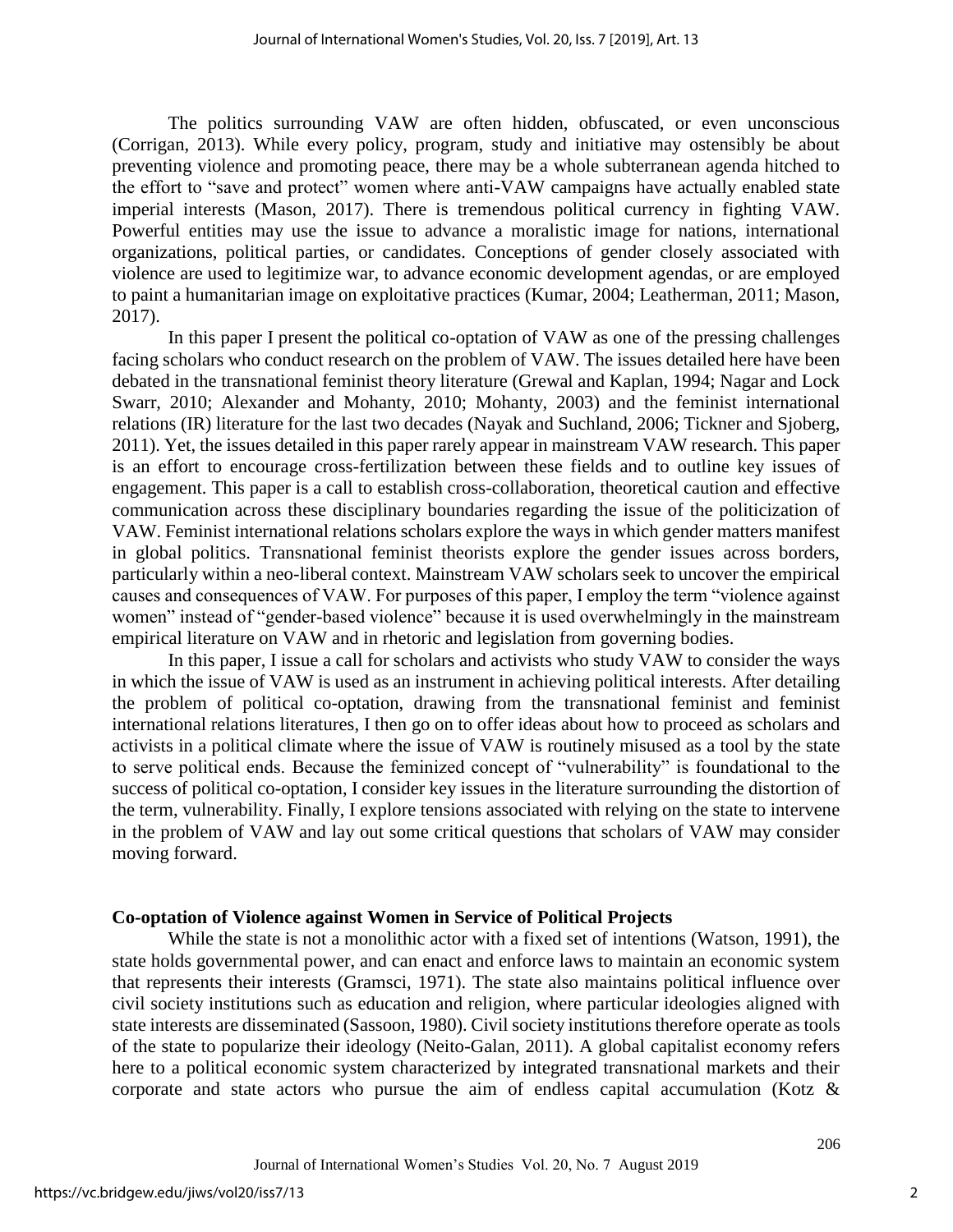McDonough 2010). This current historic globalized economy is sustained by cultural and political convergences across countries which are key to the configuration of the hegemonic global capitalist market. An ideology more commonly referred to as neo-liberalism is disseminated to support this global economic system. Neoliberal ideology is a political belief system deployed to sustain this economic system (Harvey 2005).

These political and cultural convergences described above can be observed in the politicization of VAW. The "cause" of VAW may top political agendas for a whole host of reasons: to justify the military intervention, to serve economic-development projects, nation building, to advance a moral agenda, or to place a humanitarian valence over an otherwise exploitative institution (Russo, 2006; Shepherd, 2008; Leatherman, 2011, Mason, 2017). It may be used to perpetuate racist beliefs about "dangerous others," to justify militarization or condemnation of another culture, to erase or elide government geopolitics and violence, to carry out acts of cultural imperialism, or even used by political entities to divert attention away from broader social problems (Nayak and Suchland, 2006; Tripp, Ferree and Ewig, 2013).

Prior to the 1990's there was scant attention from policy makers about VAW. Harrington (2016) points out that political actors almost never evoked rape, for example, as a human rights problem prior to 1990. The 1990's saw a surge of political interest in VAW as a national security issue (Harrington, 2016; Enloe, 2000). Since 2001, contemporary U.S. security issues have centered on terrorism. Locating women in 'war on terror' militarized spaces who ostensibly need rescuing acts as leverage for continued warfare (Russo, 2006). Since the state is a gendered institution, it engages in the masculinized practice of the chivalrous rescue of endangered females, enabling the state to claim an image of paternal benevolence (Hollander, 2001; Leatherman, 2011). The state is a gendered institution to the extent that it reflects and reproduces gendered social relations and inequality through its policies, rituals and practices. Even while using a vocabulary of liberation, state actors may be employing emancipation rhetoric in order to pursue government objectives, often related to economic agendas, development and security (Mason, 2017; Leatherman, 2011).

This strategy of evoking images of the violation of women to justify political projects is not new, however. Gullace (1997) uncovered the gendered underpinnings of foreign relations during World War I. The representation of an international crisis as a threat to the family took on great significance between 1914 and 1918 where the British government marketed the war on the basis of alleged crimes against women (Gullace, 1997). Mason (2017) analyzed hegemonic rhetoric on VAW from powerful actors, revealing its connection to developmental objectives from the World Bank, the UN and American foreign policy makers. Mason (2017) studied discursive framings that create "urgency" around VAW in the development-industrial complex. Mason (2017) argued that the creation of this urgency obscures our understanding of a complex problem, foreclosing possibilities for alternative forms of violence intervention, and reproducing existing power relations. Ultimately, Mason's (2017) research uncovered that VAW has been considered a problem alongside national security concerns, post-9/11 national security and neo-liberal economic growth. Moreover, Mason (2017) concluded that much of the rhetoric surrounding VAW did not lead to funding allocations or meaningful anti-violence interventions.

The "rescue" of victims of VAW may also be launched in order to advance a moral agenda. When then President Bush championed anti-sex trafficking legislation, the move was couched in terms of moral clarity "…not global labor equity, not participatory equality, and not life-saving health interventions and systems for women and men" (Miller, pg. 18-19). The problem, of course, is that while the state's 'liberation projects' might serve to establish a government's moral position,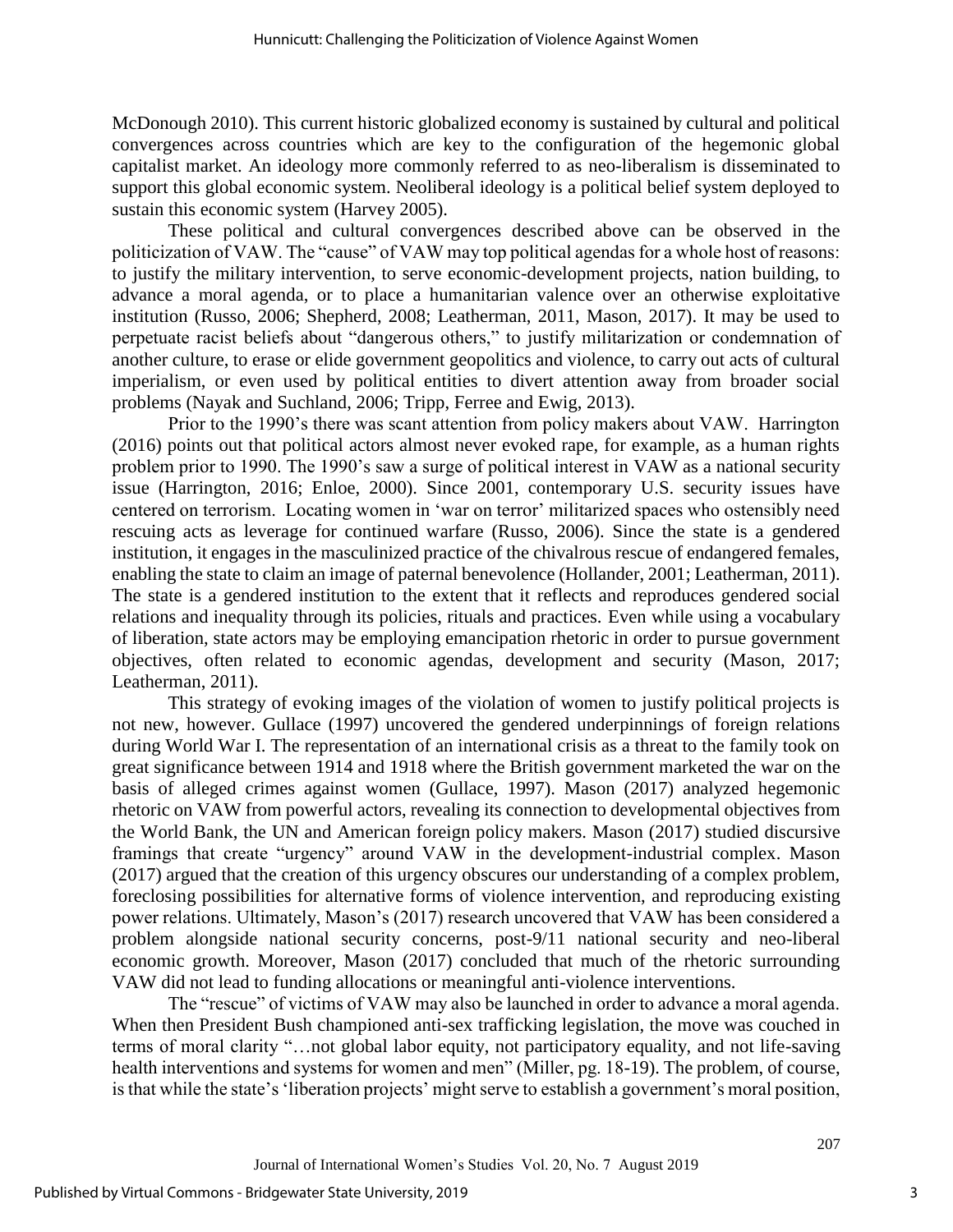a moral outrage agenda does little to address fundamental systems of power that aggravate VAW. In the case of women who are "rescued" in other parts of the world, framing the problem in terms of morality often serves to characterize their entire culture as backward (Hua and Nigorizawa, 2010), thus mobilizing public support for "correcting" another society with force. When governments evoke the rights of vulnerable populations, they may at the same time be shoring up legitimacy to address other security issues. Indeed, there is a parallel relationship between the discursive constructions of "vulnerable subjects" and "vulnerable states"—a version of "governing through crime" (Hyndman, 2004; Mason, 2017, Simon, 2007).

As secretary of state, Hillary Clinton (2009-2013) made VAW a top priority during her tenure. Hillary suggested that VAW was a national security concern (Hudson & Leidl, 2015) because it was linked to poverty and gender inequality, characteristics which also signaled a fragile state prone to terrorism and threats to the United States. Proposed legislation titled the International Violence Against Women Act (I-VAW) also linked U.S. security concerns with women's rights, claiming that ending VAW would protect the U.S. Mason (2017) found that in both the I-VAW and the Hillary Doctrine, the strategies for ending global VAW involved military strategies and criminalization of the "other" which emphasized securitization rather than empowerment. Mason (2017) concluded that the urgency of saving women from violence is communicated in tandem with maintaining imperial domination.

Since the state is itself a gendered institution, the project of rescuing women could also be an exercise in reasserting a national identity, one that is rooted in masculinity—a version of masculinity that emphasizes the nation as a capable protector (Leatherman, 2011). The state can demonstrate its legitimacy, strength, authority and capacity to govern by displays (real or fictionalized) of defending, rescuing and protecting vulnerable women (Nordstrom, 1999). "Vulnerable" women have been "instrumentalized" in a variety of U.S. military interventions (Tripp, Ferree and Ewig, 2013). Rescuing women serves to strengthen this military apparatus and, in turn, the state ensures public approval of the enemy. Depicting 'victims' as incapable of helping themselves, and coupling that with an assumption of state superiority creates a hugely influential image that can be used to justify U.S. intervention, most notably the U.S. invasion of Afghanistan in 2001 (Hirschkind and Mahmood, 2002).

# **Consequences of the State Co-optation of Gender Violence**

There are numerous direct and indirect consequences of state co-optation of VAW, most notably, the reproduction of sexism (Leatherman, 2011). When the state and mainstream media contribute to the hypervisibility of a particular case or type of VAW, a certain gender ideology is perpetuated and solidified in our cultural imagination. Since the image of the 'vulnerable women' is the lynchpin in these cultural imaginings, these rescue narratives reinforce a gender ideology of women as dependent (Hua and Nigorizawa, 2010). The state's co-optation of VAW and rescue narratives, then, end up reproducing sexism, hierarchical power relations between men and women, and women's subordination to men (Nayak and Suchland, 2006). These paternalistic liberation efforts may actually perpetuate a new strain of sexism, one that casts women and defenseless subjects, rather than actually empowering women and creating social arrangements where agency and violence-free lives are possible.

Another major consequence of the state's appropriation of VAW is the creation of a particular brand of victimhood (Stringer 2014). The more entrenched select victim narratives become, the more that we craft a particular image of victimhood, and endow victim status only to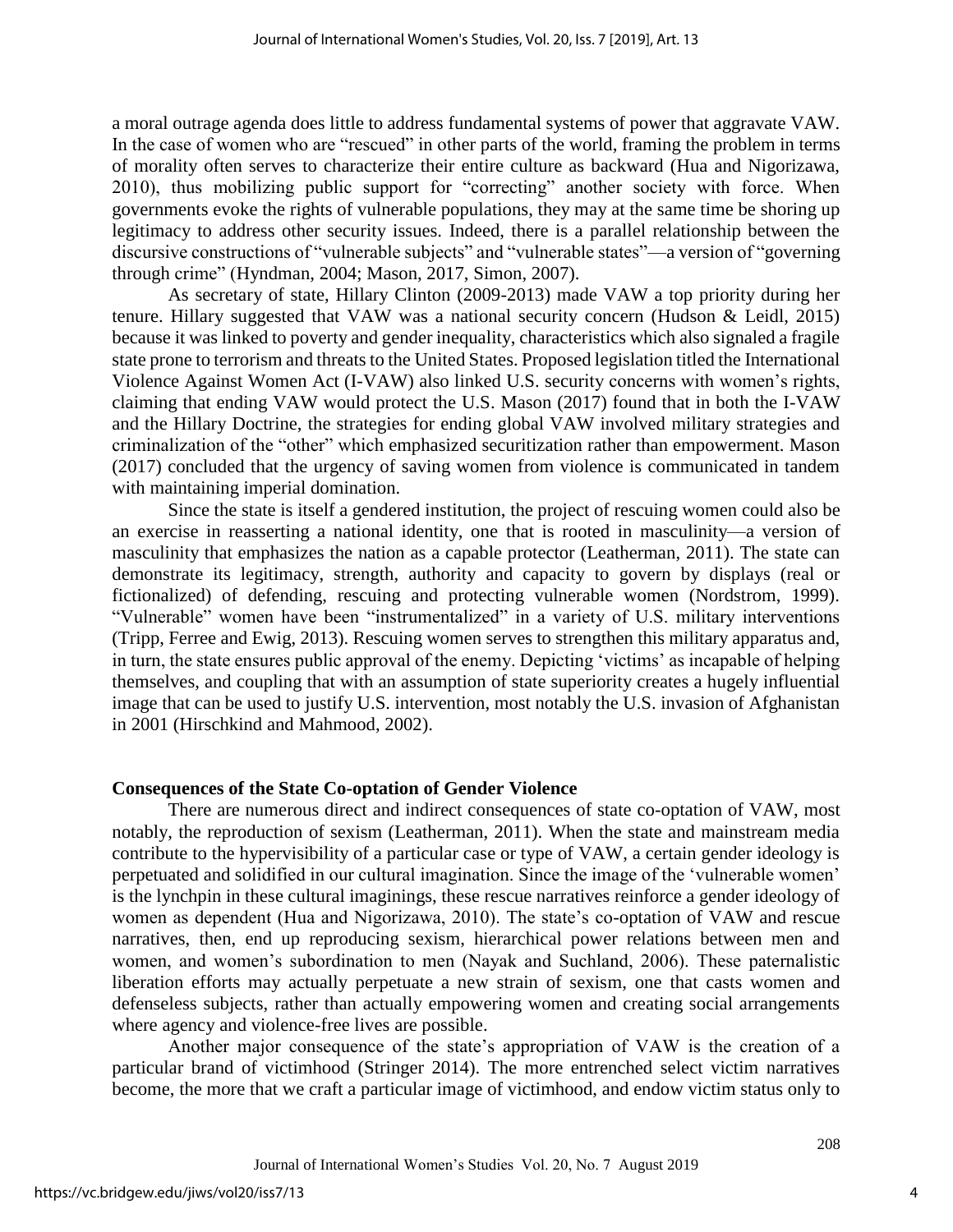"pure victims" who are in no way liable for their own victimization (Loseke, 1999). People who don't fit the common victim profile may be denied services or passed over not counting as "worthy victims" (Loseke, 2001). Victim narratives create actual conditions where the presence of vulnerability and lack of agency becomes the threshold for "authentic" victims (Hua and Nigorizawa, 2010). Indeed, "victims" are situated in their own hierarchy, where some are afforded protection and others are ignored. The politics of violence and safety has a lot to do with gender and class, and how much it will serve a particular political body to "intervene" (Abu-Lughod, 2013).

Another consequence of the state using VAW as a tool in service of political projects is the perpetuation of violence, particularly towards men. By focusing on women as victims, but not men, war is still a justifiable endeavor and men are also not extended the right to have violencefree lives, nor are they offered the same moral outrage given to female victims. Additionally, where language evokes chivalry, or protecting women, then violence is required to maintain that hierarchy of protection. In this rescue scenario, retaliatory violence is expected. In this sense, the prevention of violence (against women) perpetuates other forms of violence (against 'perpetrators'). Indeed, rates of domestic violence are higher during wartime, and military personnel tend to have higher violation rates than the general population (Nordstrom, 1999). The conditions in Afghanistan were only exacerbated by U.S. intervention. Indeed, the increased militarization of Afghan society actually exposed women to more violence (Hirschkind & Mahmood, 2002). The upshot is that by evoking the rescue of women to strengthen the state and the military apparatus, both nationalism and war incite additional violence (Nordstrom, 1999).

Another result of the co-optation phenomenon is that the state's (often false) liberation projects might actually undermine true efforts to prevent VAW. Since rescue narratives that accompany political "intervention" employ stereotypical constructions of victimized women as passive subjects, these hero narratives may distract us from the "actual" structural causes of VAW. Moreover, rescue rhetoric might take the place of real social change. Taking the example of sex trafficking as one form of VAW, Denise Brennen (2014) points out how, despite the proliferation of (largely unregulated) NGOs working on sex trafficking, media attention and conferences, the everyday life struggles of formerly trafficked persons remains misunderstood and unaddressed. Instead, the onslaught of attention has mostly served to cast trafficked persons as a category of helpless victims. Empowering formerly trafficked persons requires dealing with poverty, offering services that will assist them with securing safe places to live, driving, and getting a car. Brennen (2014) points out that most organizations that claim to "raise awareness" of trafficking do not actually offer direct services to formerly trafficked persons, thereby undermining their chance for personal agency.

One of the most profound consequences, with serious implications for daily existence, is the way in which the state's framing of VAW perpetuates our culture of fear. Gender violence issues are regularly deployed in fear politics (Glassner, 2009). Focusing on the constant defense of our own victimization as well as saving innocent "deserving" others from the same fate has the effect of fueling of the culture of fear. This outrage and fear then becomes capital for political campaigns, which result in women feeling even more vulnerable. To the extent that we view women and girls as the most inviolable group in society, their abuse will provoke the most outrage and fear (Nordstrom, 1999). Since violence is both the product and producer of gender, the stories we tell about VAW amplify our fears and impact our perceived vulnerability. And, of course, perceived vulnerability along gender lines is constructed independently of actual realities of violence (Hollander, 2001).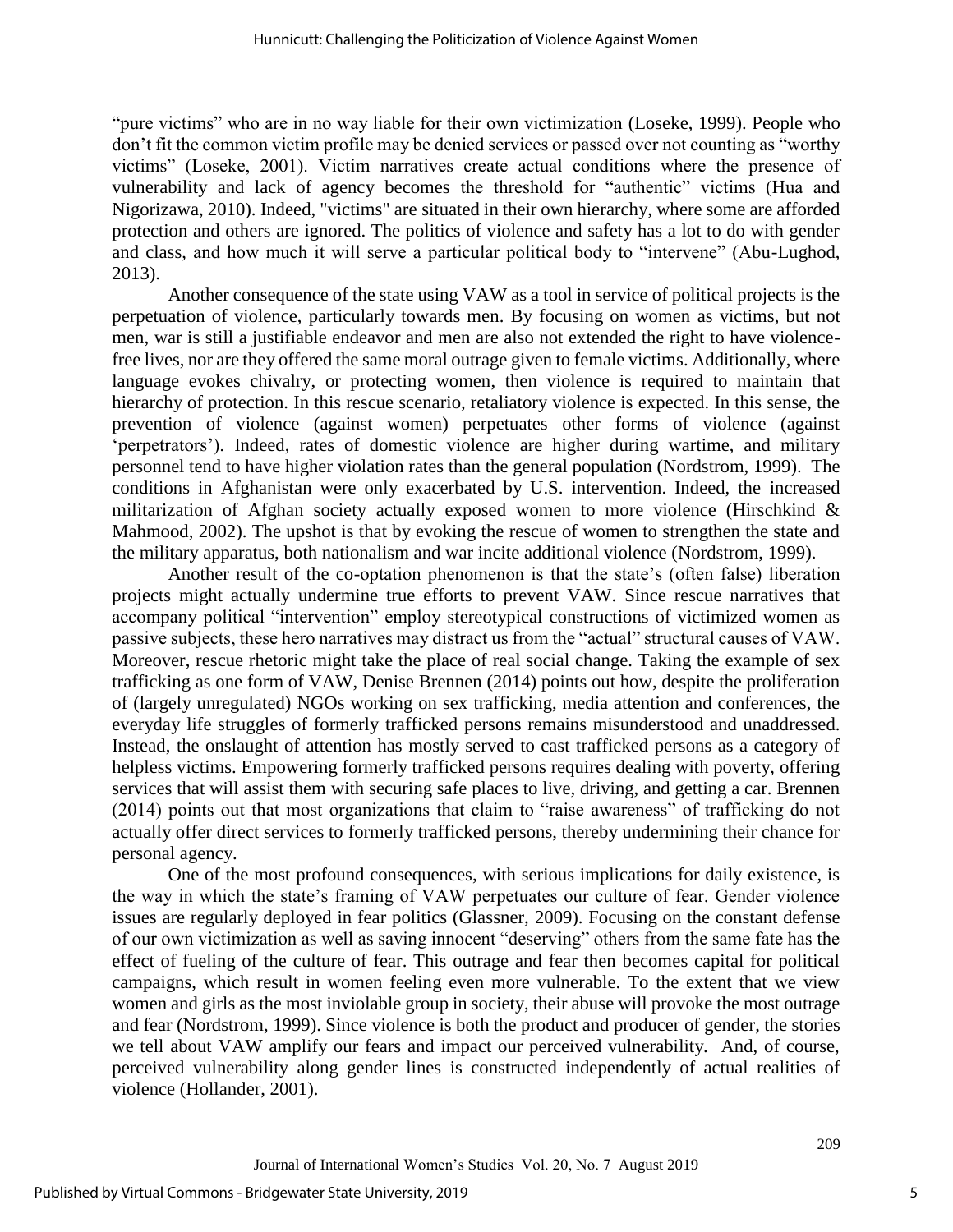Finally, a subtle consequence of the state's promulgation of rescue narratives undermines efforts at personal agency for people at risk for VAW. Men (or masculinized entities, like the state) that "rescue" women only reinforce the notion that women are vulnerable relative to men, since those who are invulnerable are regarded as protectors, while those who are weak are seen as in need of protection (Hollander, 2001). Keeping the vulnerability trope in play perpetuates the idea that men and the masculinized state apparatus are capable of protecting women, rather than promoting the idea that women can protect themselves, and that communities can be empowered to make their own environments safe. Moreover, the "helpless victim" motif solidifies the notion of the autonomous man, who has the capacity for choice, action and free will (Hutchings, 2013). There exists an extensive and eloquent body of work on the complex subject of vulnerability (Abu-Loghod, 2013; Butler, 2004; Creek and Dunn, 2011; Doezema, 2010; Fineman 2008, 2010, 2011; Gilson, 2016; Memmings & Kabesh, 2013; Hollander, 2001; Hutchings, 2013; Madhok & Philips, 2013; Miller, 2004; Stringer, 2014). A brief consideration of this issue is presented next.

### **The Politicization of the Vexing Concept of Vulnerability**

One key site of tension surrounding the politicization of VAW has to do with "victim politics" and in particular casting women as vulnerable subjects. Vulnerability to harm is certainly an important area of concern for governments as they consider the markers of well-being for its citizens. Vulnerability is also a feature of our shared humanity (Butler, 2004) and is a universal condition given our corporeal realities. Recently, however, there has been a marked increase in rhetorical emphasis on victim-centered narratives among policymakers—a discursive strategy used to shore up a benevolent image of the state and serving as a selective tool in advancing a neoliberal agenda (Hyndman, 2004; Munro and Scoular, 2012). While there is both potential for the state to be productive or regressive and duplicitous (Munro and Scoular, 2012), state actors may reorganize 'victim talk' in ways that uphold the values of neoliberalism (Stringer, 2014).

Gilson (2016) explores the "vexing" nature of vulnerability, particularly surrounding sexual violence, since the term is so closely linked to dependency, weakness and femininity. Since it is a feminized concept, vulnerability is easily exploited to become an effective political tactic (Gibson, 2016). Martha Fineman, who has written extensively about the concept of vulnerability acknowledges that it is a "grossly under-theorized" and "ambiguous" concept (2008, p.9). There is an extensive debate on the stereotyping of survivors of VAW as either "helpless victims" or "empowered agents" (for a review of this debate, see Creek and Dunn, 2011). Martha Fineman (2008, 2010, 2011) and Judith Butler (2004) have argued that the concept of vulnerability has potential to empower, express a shared human experience and take feminism beyond equality debates. However, even scholars who advocate for a turn to vulnerability are cautious about its potential for misuse, particularly by policy makers.

The state's successful appropriation of VAW to bolster political projects hinges on evoking the vulnerable woman trope. Indeed, particular gender scripts are repeatedly used to legitimize militarism and violence (Leatherman, 2011). For example, war seeks legitimacy by characterizing the state as the protector where men are fighting to defend women (e.g. protecting family) at home or abroad (Leatherman, 2011). Pattinson (2008) calls this the "masculinization of the protector role" and the "feminization of the one who needs protection." The morality theater where the state plays the role of the savior requires a helpless, forlorn, female subject in order for the narrative to be successful.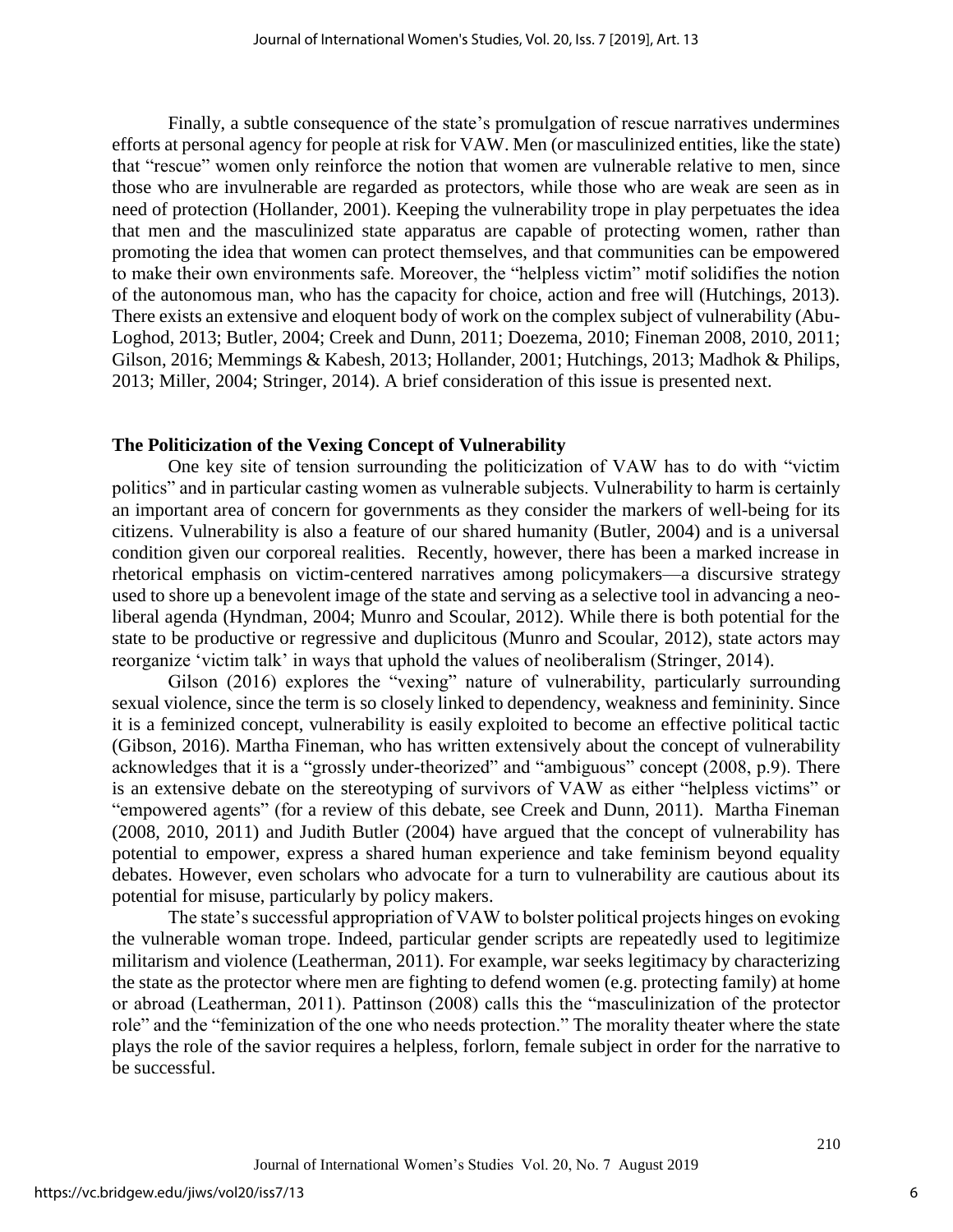The idea of rescuing vulnerable people (women) is foundational to military projects (Enloe, 2000; Leatherman, 2011; Abu-Lughod, 2013). Of course, when anti-VAW agendas are co-opted by political organizations, these paternalistic liberation efforts to "rescue" women may not really be about saving women at all, but instead may be used as a tool to advance a less obvious political agenda (Mason, 2017). Furthermore, the political co-optation of VAW by the state may result in a range of profound consequences. One tell-tale sign is if state institutions fail to connect the dots between global economic production and VAW (Leatherman, 2011).

Politically motivated victim-speak may swing in the other direction of framing victimization as an artifact of personal responsibility, thereby perpetuating a neoliberal agenda. In neoliberal ideology, agency is expressed in such a way as to eclipse oppressive social structures that produce unequal social realities and to evoke the idea of self-determination in order to shift the burden of action or non-action back to the individual (Hemmings and Kabesh, 2013), which renders subjects as what Kimberly Hutchings (2013) terms either "choosers" or "losers." If VAW is framed as something that all self-determining individuals can avoid, and agency is the vehicle to ensure personal safety, then the experience of violence can be conceived of as a failure of the "autonomous self," rather than a result of social inequalities. If the consequences of actions (or non-action, not "choosing" the right associations, clothing or destination) are "individualized," then we run the risk of VAW once again being ignored, dismissed, and trivialized. If victimization can be made to appear as an artifact of choice or personal responsibility, then political and social change is avoided. Such 'victim talk' then becomes a problematic way for governing bodies to elide social inequalities and ignore structural disorders that produced the harm in the first place.

Survivors themselves may engage in "victim speak," reproducing these vulnerability narratives in the telling of their own story. Paradoxically, the vulnerability script has wide cultural purchase: formula stories with pure victims—pure evil and pure innocence (Loseke, 2001). Moreover, once a survivor of gender based violence speaks, their story is then subjected to scrutiny and evaluation. Since telling a story about ourselves is itself a politically formed practice, survivors of VAW are subjected to evaluation of whether or not they are "credible story tellers" or have cleared the threshold of victimhood (Jobe, 2008). Jobe (2008) investigated the cases of 32 women who claimed to have been trafficked for sex and were seeking asylum in the UK. Trafficked women's accounts were compared to other trafficked women's account—all of which were understood within a dominant narratives of sex trafficking, VAW and prostitution. It turned out that their cases were considered more credible if professionals or officials validated their stories. While it is important to allow survivors of VAW to give their own accounts of their experience, these narratives must be understood within the existing political context.

Since the idea of a vulnerable subject (woman) is key in the production of state and militaristic projects (Nayak and Suchland, 2006), the framing of VAW in dichotomous terms, accompanied by familiar narratives of powerless women, may actually work to perpetuate the very problem it seeks to remedy. From this perspective, it is easy to see why a state-based intervention of violence against women is transphobic. These dominant gender paradigms are useful to the extent that heteronormative dichotomous gendered identities structure these familiar narratives of femininity and vulnerability. A key part of anti-violence work, then, includes dismantling powerful cultural stereotypes and rejecting false dichotomies of female/male, private/public, and victim/perpetrator binaries.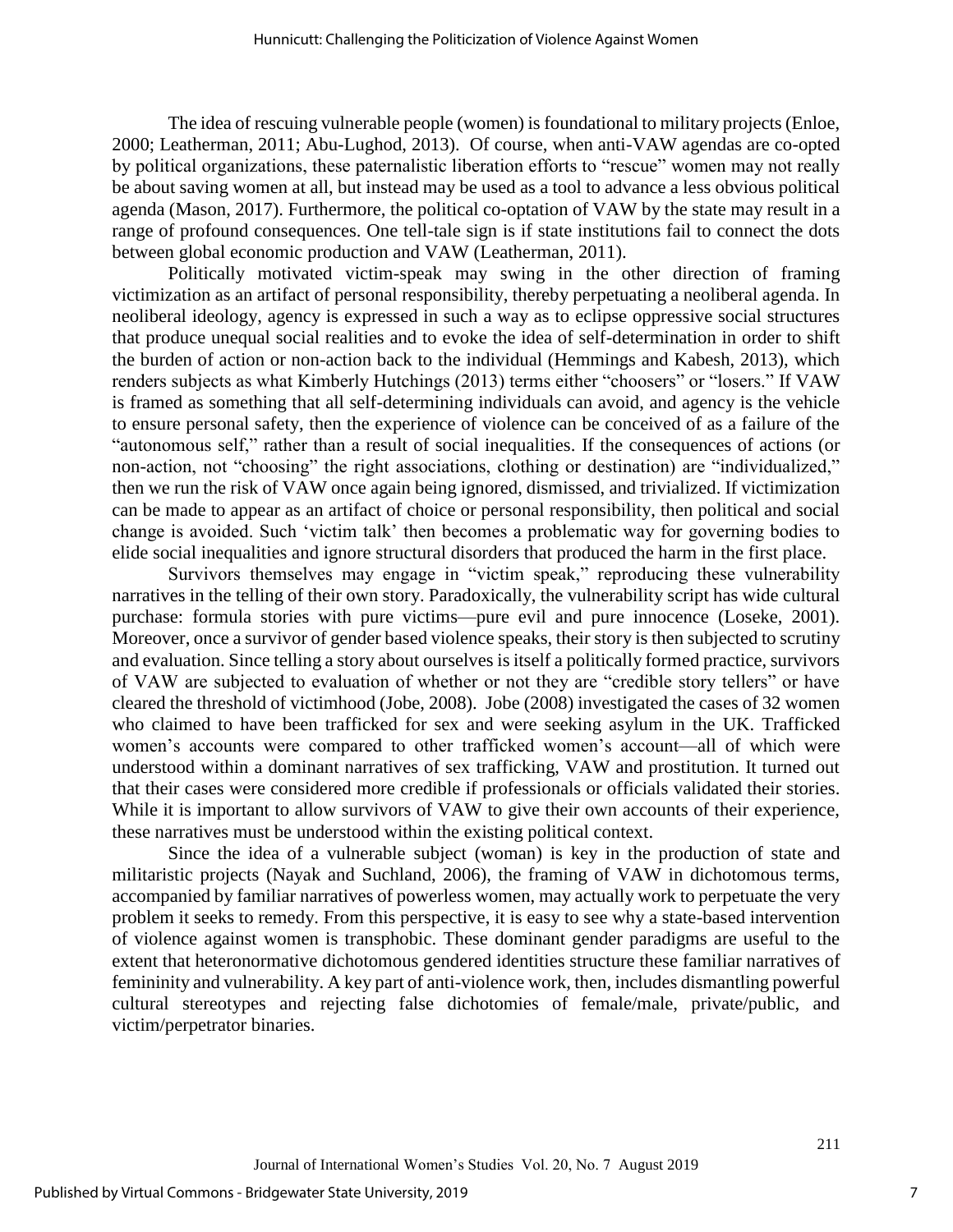### **Rethinking Alliances with the State**

Anti-violence women's movements have been wildly successful in raising awareness among criminal justice practitioners regarding issues of violence against women. Over the last forty years, these social movements have primarily relied on the state to intervene and prevent violence against women (Gruber, 2009). The advantages and trouble of state involvement have been debated extensively among feminist theorists (Brown, 1995). This reliance on state intervention resulted in a strengthening of law and order politics, the same "get tough" legislation backed by conservatives (Gottschalk, 2006; Hunnicutt, 2009). This unlikely alliance between antiviolence activists and "get tough" politicians has contributed to alarmingly punitive conditions in the United States, exacerbating racism, sexism, classism and other systems of oppression that contribute to VAW in the first place (Davis, 2003; INCITE!, 2006; Gruber, 2009). In retrospect, while the anti-violence women's movement was enormously forward thinking at the time, the unanticipated outcomes resulted in some regressive ideas and practices about how to solve the problem of VAW (Miller, 2004; Bumiller, 2013).

The invitation for the state to solve the problem of VAW has produced a number of problematic outcomes (Gilson, 2016). Too often the state has acted as an instrument of political power (Cruikshank, 1999) rather than an unqualified positive intervention. Evoking a vulnerable victim narrative by policy makers not only fails to excavate the complex causes of VAW, but uncritically accepts the criminal justice system as the means to correct the problem (Munro and Scoular, 2012).

Ironically, and perhaps inescapably, the reliance on the state—a hierarchical entity—to discipline males can reproduce paternalism, as well as other systems of domination (Gruber, 2009; Brown, 1995). Moreover, anti-violence activists and scholars are faced with the conundrum of how the state responds to violence with violence. The state has modeled and continues to model the very kinds of violence against which we organize (Smith, 2005) and criminal law no longer provides the positive social transformation or achievement of social justice that VAW scholars seek (Gruber, 2009). If we are indeed practicing peace, does the reliance on the violent state apparatus make sense, particularly given its high rate of ineffectiveness and misappropriation of VAW issues?

We are left with maintaining a delicate balance between defending rights to be free from harm, while also critically examining the problems that protection might bring, or what Miller (2004) describes as the "freedom/protections paradox." Moreover, now that there is overwhelming agreement among scholars about the devastating effects of the expansion of the prison industrial complex, particularly among communities of color, (Alexander, 2010), we are compelled to find ways to address VAW without expanding incarceration (Smith, Richie, Sudbury and White, 2006). With a state that has co-opted VAW and instrumentalized it to service political projects, and a criminal justice system that has failed to provide safety for survivors of sexual and domestic violence, we must develop alternative strategies for addressing VAW (Smith, et al., 2006).

The suggestion to move beyond hopes of the state as a protector is not meant to devalue or render illegitimate the court battles won, rights earned, and laws passed, but rather to bring to the forefront those issues which the state has not been held accountable for. Instead of relying upon the justice system, we must focus on forming communities that will hold violent offenders accountable (Smith, 2005). We must also think creatively about solutions to VAW which do not rely upon the state. Since the state solution has failed, a transfer of agency to communities is a promising move. This work of empowering individuals and communities to create environments where violence becomes "unthinkable" (Smith, 2005) may include rejecting a criminal justice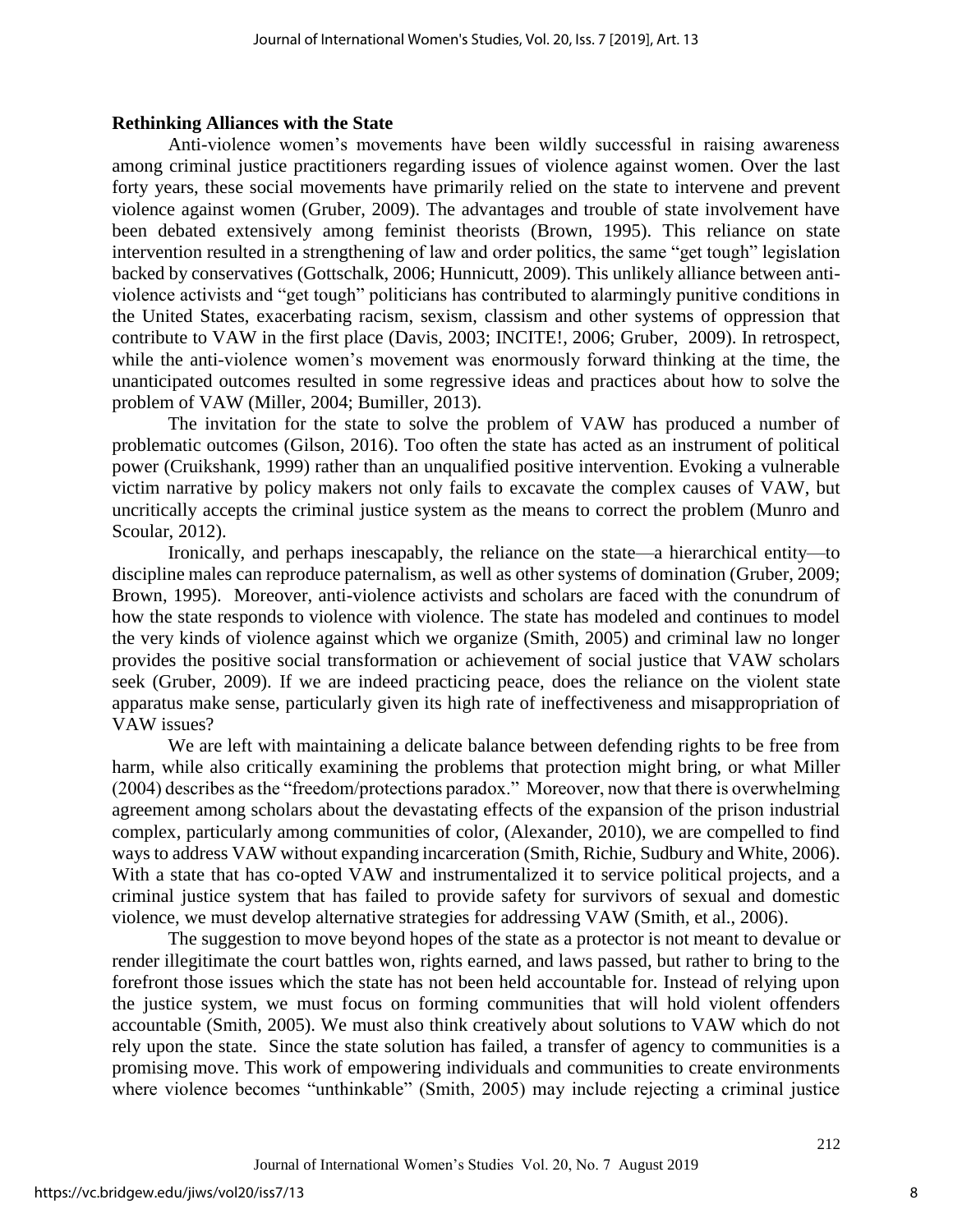system that often invalidates experiences of victimization. This work may also involve shifting the role of the state away from a paternal one and instead placing citizens in the active role of participating in decisions and policy, where… "the view of a survivor as a "rape victim in need of services" is repositioned to that of a citizen able to participate in creating the policies affecting her life" (Miller, 2004: 28).

### **Lessons for Scholars**

To begin the work of challenging the practice of the state's co-optation of VAW, it is necessary to make room for critical evaluations of stock narratives, and avoid formula stories with dichotomized conceptions of male perpetrators and female victims which imply female vulnerability and male aggression (Doezema, 2010). In addition, theorizing about VAW should include a complicated understanding of global processes that produce VAW (Hua and Nigorizawa, 2010); explanations of how VAW itself generates power for national and global entities (Nayak and Suchland, 2006); an accounting of how the perpetual retelling of VAW narratives contributes to perceived vulnerability (Hollander, 2001); explorations of the power processes involved in producing knowledge about VAW; considerations of how dominant constructions emerge and are incorporated into policy (Doezema, 2010); and mapping of those power structures that support VAW.

Over the last forty years, our understanding of VAW has grown in complexity, taking into account intricate power dynamics. Scholars have noted that there are several layers to consider when crafting explanations of VAW: interpersonal, institutional and systemic (Nordstrom, 1999). Popular narratives about VAW hone in on almost exclusively on micro-level details. Focusing just on interpersonal circumstances elides the institutional networks that profit by telling stories about vulnerable subjects (Doezema, 2010). Further, this narrow view of just the interpersonal veils larger systems of violence that sustain relations of domination and exploitation in the first place (Žižek, 2008). Is it possible that our focus on sensational, corporeal, and interpersonal features of violence distract us from the structural causes of VAW? Instead, theorists might tease out the very structures in which such violence is cultivated. The more that structural causes are rendered invisible, the more ripe VAW issues are for state appropriation, and the more that the state itself is "off the hook" for its own role in the production, co-optation and amplification of VAW.

Scholars working on the problem of VAW should be wary of urgency rhetoric surrounding VAW. In feminist international relations theory, the term "tyranny of urgency" distinguishes between low priority verses urgent social problems (Enloe, 2004), where long term perspectives are eclipsed by the pressure of immediate demands (Jacobson, 2013). This tactic is used in securing widespread cultural mobilization for political projects. The urgency with which the state must act prevents us from reacting mindfully and without enough time to fully understand underlying causes.

In addition to recognizing a "fake sense of urgency" (Žižek, 2008) we might also resist feeding into the cultural appetite or fascination for sensational violence. That is, VAW should be made visible, but not so much that it becomes a spectacle fit for appropriation. Instead, VAW should be made visible, but indirectly so, focusing as much on the structural violence and the social context surrounding violent events. We might also counter the political co-optation of VAW by employing a language of support, empowerment, coalitions, alliances and solidarity rather than "rescue" (Abu-Lughod, 2013). We might also model for the state appropriate ways to handle this problem by practicing observation rather than intervention (Abu-Lughod, 2013).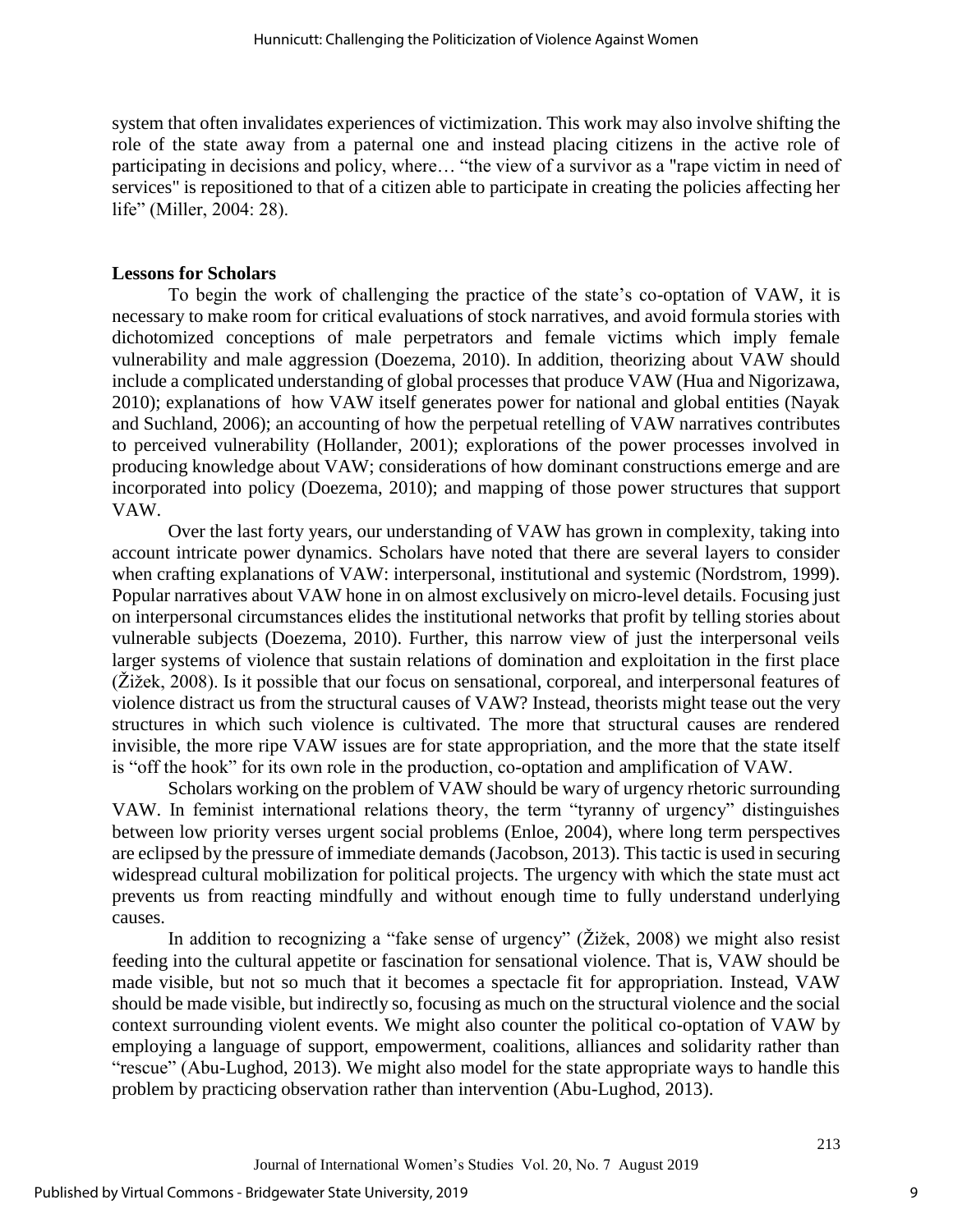The study and prevention of VAW is important, but it is a challenging time to be a VAW scholar in a political climate where research output and activism are routinely co-opted by political interests to serve political ends. Scholars and activists must work to avoid the seductive urgent calls to "stop the violence;" to guard against the alarm that would rush us prematurely toward "intervention" (Doezema, 2010; Mason, 2017). It is important to take time to put reality in context and shift to a more complicated understanding of VAW, particularly within the scope of global economic relations. In this age of co-optation, scholars might aim to study physical violence and really "see" it as a manifestation of structural violence. Can we situate the study of VAW within a larger landscape where political and economic conditions that create violence become visible? Political and historical context is important to include when seeking uncover oppression and human suffering (Abu-Lughod, 2013).

The practice of state co-optation of VAW provides some important lessons surrounding work on prevention and intervention, namely to practice emancipatory politics and to recognize that we are not saviors. Moreover, prevention and intervention should be designed with input from the individuals who are we are trying to protect. The state's unsavory practices of the appropriation of VAW issues highlight areas in need of reflection. When working on anti-violence projects, at every juncture, we might consider how our own hierarchical thinking impacts our helping efforts (liberators, helping the less fortunate, etc..). We can avoid following in lockstep with state practices by continually checking our efforts to make sure that we are not simply reproducing systems of inequality, that we are not also practicing another form of 'domination disguised as liberation,' and that we are not denying agency in the name of "helping" (Abu-Lughod, 2013; Brennan, 2014).

The conceptualizations, narratives and theories that we produce have profound implications for the actual lived experiences of VAW survivors. Scholars are in a unique position to provide a critique of those unquestioned assumptions about men, women, violence and gender relations that abound in the public sphere. When scholars work to make VAW more visible, we might also explore the implications associated with increased visibility of VAW. Visibility and sensitivity to VAW has increased in the last forty years, which certainly counts as progress, but hypervisibility, or visibility without a politically informed context carries its own set of consequences.

As scholars doing empirical work on VAW, we must be attentive to the ways in which the discursive constructions about rescuing women from harm are utilized in service of regressive state agendas that end up in harmful consequences of increased social control without meaningful redress (Munro and Soular, 2012). We must also be sensitive to the narratives we tell about violence survivors and a critical engagement with the concept of vulnerability. Miller (2004) reminds us:

"It is, thus, an absolute necessity to think carefully about the placement and shape of such stories, sifting through them and timing them in such a way as to avoid perpetual retelling of the story of the sexually abused victim who needs only rescue rather than a demanding woman who needs rights and social justice as a citizen" (pg. 31).

In these frames, stories and theories, may we continually ask "Who counts? Who is left out? What are the conditions of inclusion and exclusion? Are we allowing survivors of VAW to speak for themselves? Are we imposing narratives of victimization on VAW survivors? At every juncture, let us ask ourselves what kind of power arrangements are we invested in (Nordstrom,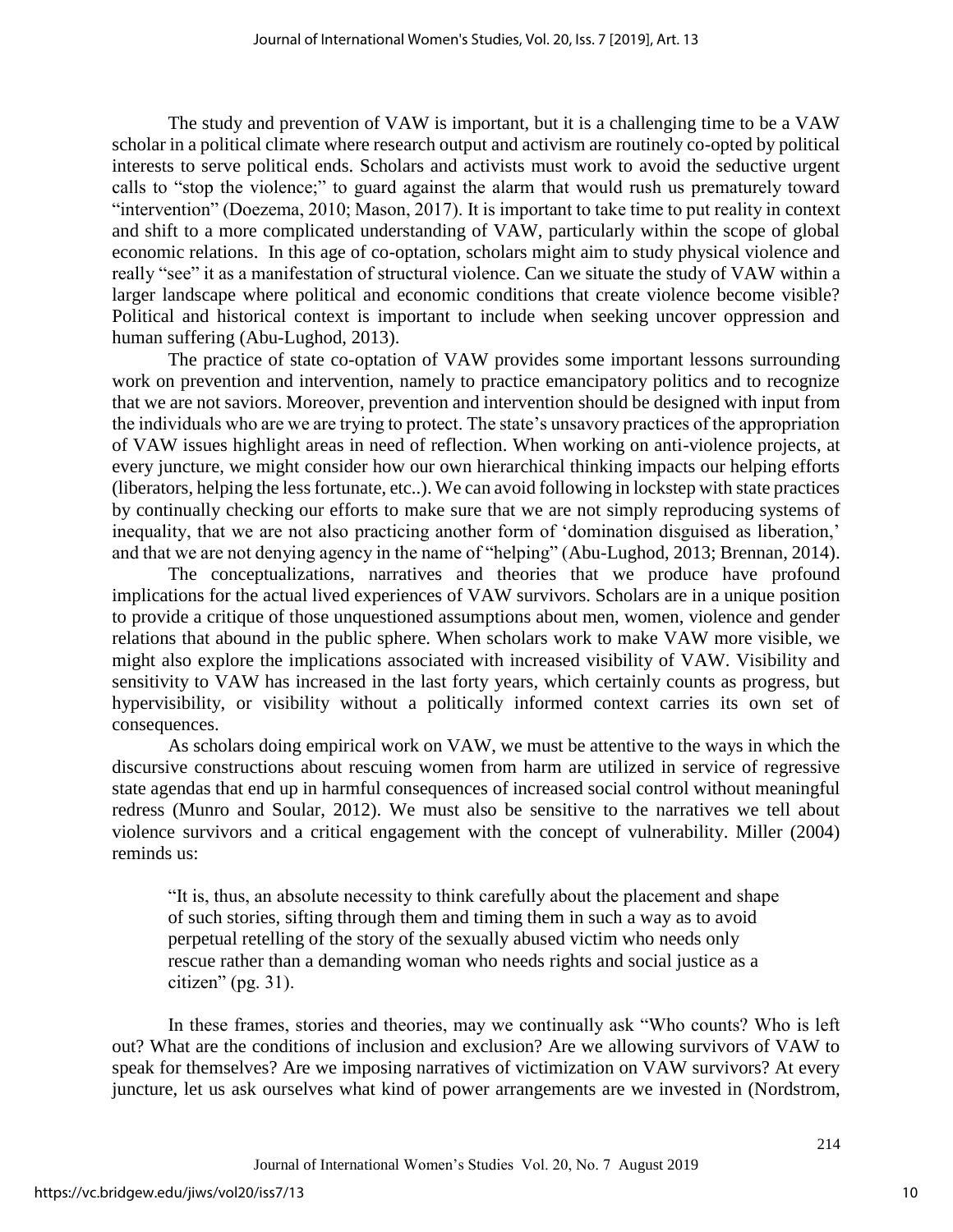1999; Abu-Lughod, 2013)? Are we doing the work of creating safe places, confronting poverty, offering security and respect, while refusing to participate in sensational depictions of their lives? As these political projects come and go, will the lives of VAW survivors have changed? Will people be any safer? Are we challenging state power or colluding with it? Does the urgency to end VAW truly reflect the reality of the issue or is it being used in service of shoring up existing power relations? If we do not critique the politicization of VAW, our research may be used at the expense of survivors' well-being and safety.

#### **Conclusion**

The aim of this paper has been to highlight the politicization of VAW. This work offers key insights from the feminist IR and transnational feminist literatures on the political co-optation of VAW. It is my hope that the intended audience for this paper, researchers who study the causes and consequences of VAW, will embrace a commitment to question political practices surrounding VAW. I recommend that VAW scholars critically assess existing state agendas that are being served by anti-VAW initiatives. We have reached an historic moment where all VAW research and activism must turn a critical eye toward the power relations that might be appropriating the cause in order to serve political agendas.

There is evidence that the redress of VAW may serve as a governance strategy. Since 2001 we have seen a shift in discourses in conventional understandings of global harm against women. Of course, not all government interventions are seeking to further their own developmental and security aims. Yet, increased protection may mean increased policing, which may, paradoxically, render survivors even more 'vulnerable'. Cruikshank (1999) cautions us to regard any statesponsored programs of empowerment with critical circumspect, particularly those framed in rhetoric of vulnerability. Increases in security and discipline are effective at distracting attention from the very social conditions that give rise to VAW in the first place.

Part of what makes VAW such a politically rich issue is the stereotypical ways in which perpetrators and victims are framed. When 'victims' and 'perpetrators' become gendered terms, the notion of a perpetrator is masculine, while the victim becomes distinctly feminine. Such a rigid category solidifies perceptions of women as intrinsically non-violent and vulnerable (Hollander, 2001; Barnes, 2008, p.38; Hua and Nigorizawa, 2010). These stereotypical constructions not only limit our understanding, they produce politically rich narratives that make co-optation more likely. The various meanings of vulnerable women may result in regressive consequences that antiviolence advocates must attend to. Therefore, the work of anti-VAW scholarship includes emphasizing agency and challenging vulnerability motifs. Using hero rhetoric, and mass-marketed approaches to "save" lives serves to bolster the image of the savior, but it doesn't necessarily work to help keep people safe from VAW or to help survivors take charge of their lives. Further, Stringer (2014) points out that since neo-liberal values can shape the language of suffering, harm and wellbeing, great care must be taken in deploying terms such as agency, victim, choice, responsibility and oppression. The key question, then, is how can VAW scholars produce "counter-hegemonic victim talk" (Stringer, 2014) by re-conceptualizing terms like vulnerability and re-appropriating terms like victim?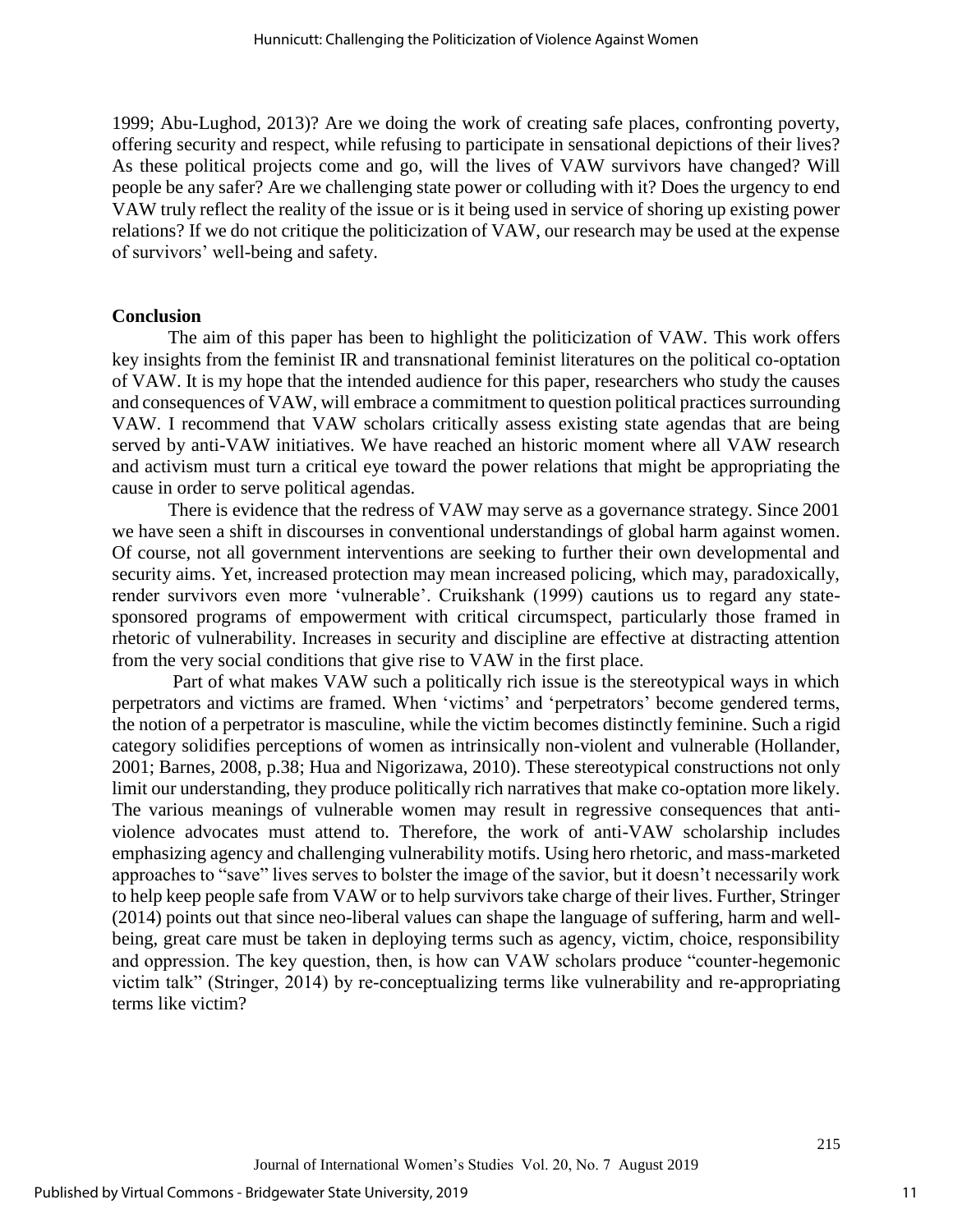# **References**

- Abu-Lughod, L. (2013). *Do Muslim Women Need Saving?* (Rights, Action, and Social Responsibility). Cambridge MA: Harvard University Press.
- Alexander, J and C. Mohanty (2010). *Cartographies of Knowledge and Power: Transnational Feminism and Radical Praxis.* In Nagar, R., & Swarr, A. *Critical transnational feminist praxis*. Albany: State University of New York Press.
- Alexander, M. (2012). *The New Jim Crow: Mass Incarceration in the Age of Colorblindness.* New York: The New Press.
- Brown, W. (1995). *States of injury: Power and freedom in late modernity*. Princeton, N.J: Princeton University Press.
- Barnes, R. (2008). "I Still Sort of Flounder Around in a Sea of Non-Language': The Constraints of Language and Labels in Women's Accounts of Woman-to-Woman Partner Abuse," in Karen Throsby and Flora Alexander's (Eds) *Gender and Interpersonal Violence: Language, Action and Representation*. Palgrave Macmillan: New York, NY.
- Brennan, D. (2014). *Life Interrupted: Trafficking into Forced Labor in the United States*. Durham, NC: Duke University Press.
- Bumiller, K. (2013). Feminist Collaborations with the State in Response to Sexual Violence: Lessons from the American Experience, in Tripp, Aili Mari, Myra Marx Ferree and Christina Ewig (Eds), *Gender, Violence, and Human Security*. New York: New York University Press.
- Butler, J. (2004). *Precarious life: The powers of mourning and violence*. London: Verso.
- Corrigan, Rose (2013). Up against a wall: rape reform and the failure of success. New York: New York University Press.
- Creek, S.J. and J. L. Dunn. (2011). Rethinking Gender and Violence: Agency, Heterogeneity, and Intersectionality. *Sociology Compass*, 5,5: 311-322.
- Cruikshank, B. (1999). *The will to empower: Democratic citizens and other subjects*. Ithaca, NY: Cornell University Press.
- Davis, A. (2003). *Are Prisons Obsolete?* New York: Seven Stories Press.
- Doezema, J. (2010). *Sex slaves and discourse masters: The construction of trafficking*. London: Zed Books.
- Enloe, C. H. (2004). *The curious feminist: Searching for women in a new age of empire*. Berkeley: University of California Press.
- Enloe, C. (2000). *Maneuvers: The International Politics of Militarizing Women's Lives.* Berkeley, California: University of California Press.
- Fineman, M. A. (2008). The vulnerable subject: anchoring equality in the human condition. *Yale Journal of Law and Feminism, 20,* 1, 1-23.
- Fineman, M. A. (2010). The Vulnerable Subject and the Responsive State. *Emory Law Journal, 60,* 2, 251-275.
- Fineman, M.A. (2011). Vulnerability, equality and the human condition. In Jones, J. M. (ed). *Gender, sexualities and law*. London: Routledge.
- Gilson, E. C. (2016). Vulnerability and Victimization: Rethinking Key Concepts in Feminist Discourses on Sexual Violence. *Signs, 42,* 1, 71.
- Glassner, B. (2009). *Culture of Fear – 10th Anniversary Edition*. Basic Books, NY.
- Gramsci, A. (1971). *Selections from the Prison Notebooks of Antonio Gramsci:* Ed. and Transl.
	- by Quintin Hoare and Geoffrey Nowell Smith. London, Lawrence and Hishart.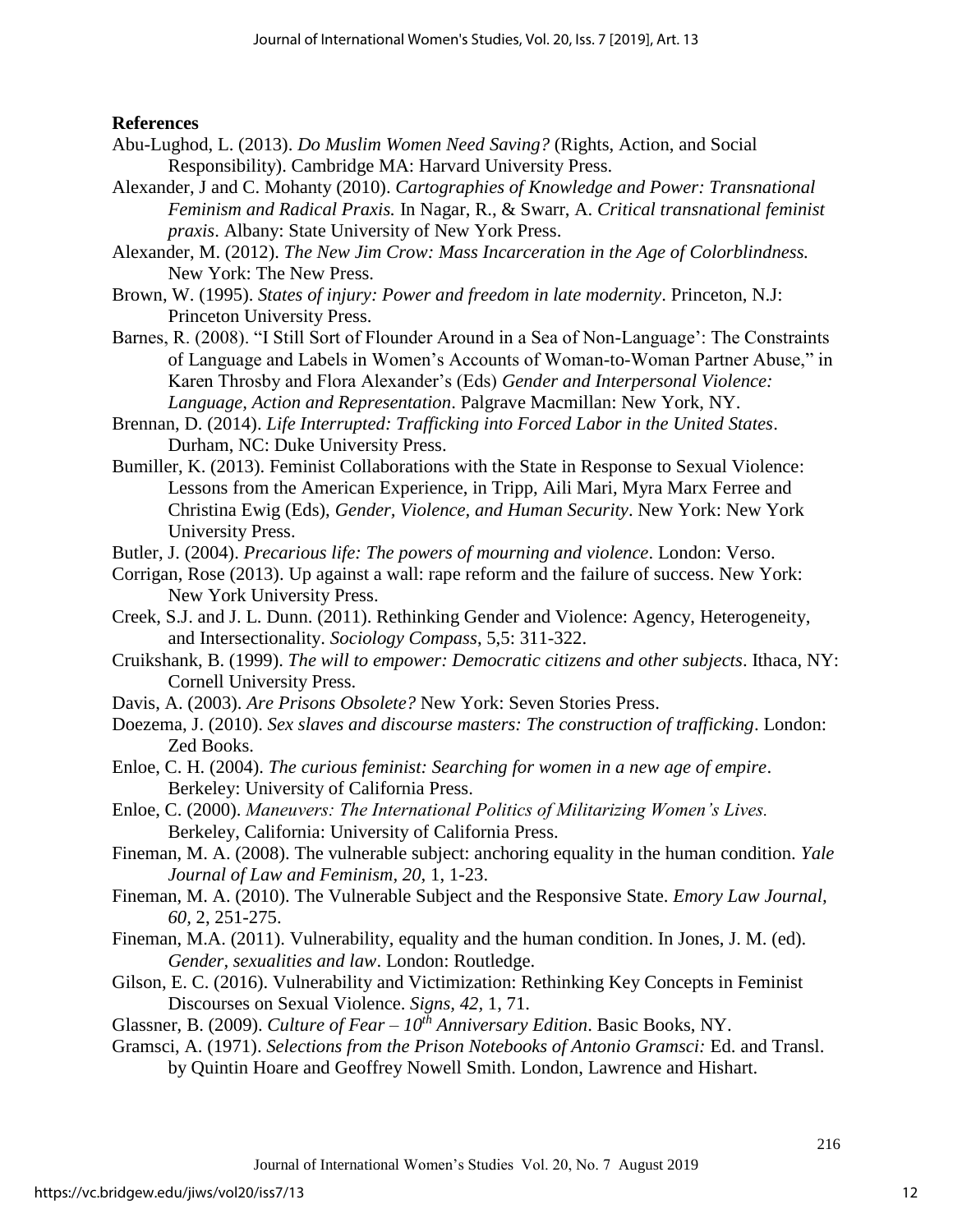- Grewal, I., & Kaplan, C. (1994). *Scattered hegemonies: Postmodernity and transnational feminist practices*. Minneapolis: University of Minnesota Press.
- Gottschalk, M. (2006). *The Prison and the Gallows: The Politics of Mass Incarceration in America.* New York: Cambridge University Press.
- Gruber, A. (2009). Rape, Feminism, and the War on Crime. *Washington Law Review, 71,* 4, 581.
- Gullace, N. F. (1997). Sexual Violence and Family Honor: British Propaganda and International Law during the First World War. *American Historical Review, 102,* 3.
- Harrington, C. (2016). *Politicization of sexual violence: From abolitionism to peacekeeping*. London: Routledge.
- Harvey, D. (2005). *Neoliberalism: A Brief History*. Oxford, Oxford University Press.
- Hemmings, C. and A.T. Kabesh. (2013). The Feminist Subject of Agency: Recognition and Affect in Encounters with 'the Other,' in Madhok, Sumi, Anne Philips, and Kalpana Wilson (Eds). *Gender, Agency, and Coercion*. New York: Palgrave Macmillan.
- Hirschkind, C., & Mahmood, S. (2002). Feminism, the Taliban, and Politics of Counter-Insurgency. *Anthropological Quarterly, 75,* 2, 339-354.
- Hyndman, J. (2004). Mind the gap: bridging feminist and political geography through geopolitics. *Political Geography, 23,* 3, 307-322.
- Hollander, J. (2001). Vulnerability and Dangerousness: The Construction of Gender through Conversation about Violence. *Gender and Society*, 15:1, 83-109.
- Hua, J. and H. Nigorizawa. (2010). U.S. Sex Trafficking, Women's Human Rights and the Politics of Representation, in *International Feminist Journal of Politics*, 12:3, 401-423.
- Hutchings, K. (2013). "Choosers of Losers? Feminist Ethical and Political Agency in a Plural and Unequal World," in Madhok, Sumi, Anne Philips, and Kalpana Wilson (Eds)*. Gender, Agency, and Coercion.* New York: Palgrave Macmillan.
- Hudson, V. M., & Leidl, P. (2015). *The Hillary doctrine: Sex and American foreign policy*.
- Hunnicutt, G. (2009)*.* Varieties of Patriarchy and Violence Against Women: Resurrecting Patriarchy" as a Theoretical Tool. *Violence Against Women,* May, vol. 15, no. 5. Pp. 553-573.
- INCITE. (2006). *Color of violence: The Incite! anthology*. Cambridge, Mass: South End Press.
- Jobe, A. (2008). Sexual Trafficking: A New Story? in Karen Throsby and Flora Alexander's (Eds) *Gender and Interpersonal Violence: Language, Action and Representation*. Palgrave Macmillan: New York, NY.
- Jacobson, R. (2013). "Women 'after' Wars" In Cohn, C. (Ed). *Women and wars*. Cambridge, UK: Polity Press.
- Kotz, D. M., McDonough, T. (2010). Global Neoliberalism and the Contemporary Social Structure of Accumulation. In McDonough, T., Reich, M & Kotz, D. M. (Eds) *Contemporary Capitalism and its Crises: Social Structure of Accumulation Theory for the 21st Century*, (pp.93-120).
- Kumar, Deepa (2004). War Propaganda and the (Ab)uses of Women: Media constructions of the Jessica Lynch story. *Feminist Media Studies* Vol. 4, No. 3.
- Loseke, D.R. (1999). *The Battered Woman and Shelters: The Social Construction of Wife Abuse*. New York: SUNY Press.
- Loseke, D.R. (2001). Lived Realities and Formula Stories of "Battered Women," in J.F. Gubrium and J.A. Holstein (Eds) *Institutional Selves: Troubled Identities in a Postmodern World*. Oxford: Oxford University Press.
- Leatherman, J. (2011). *Sexual violence and armed conflict*. Cambridge: Polity.